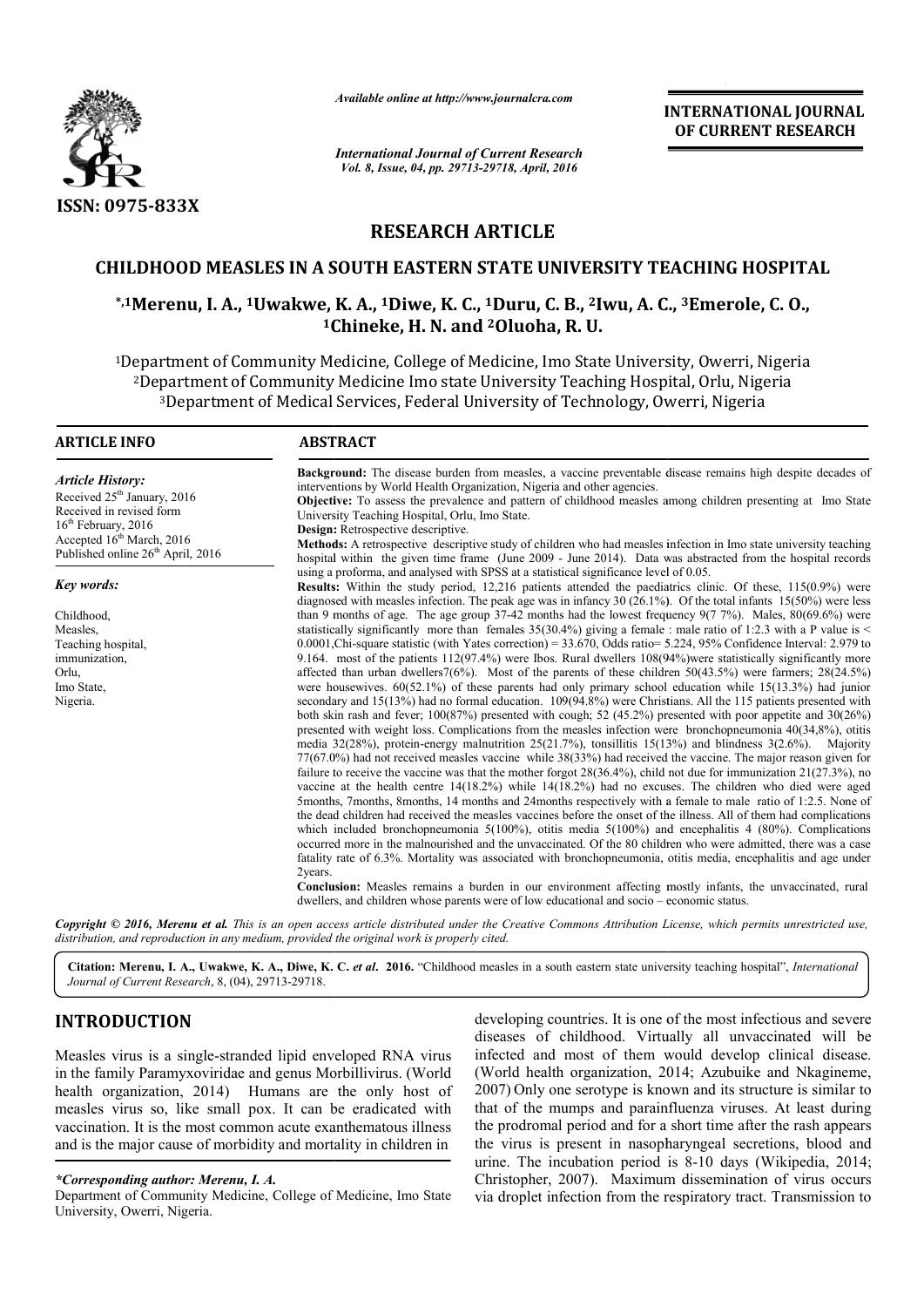susceptible contacts takes place much before the index case is diagnosed and such infected persons become infective to others 9-10 days after exposure. The disease most commonly affects preschool children in the ages of 1-3 years though it does occur up to 5 years of age and also below 12 months. (http://en.m. wikipedia.org/wiki/measles-vaccine; Christopher, 2007; William Schaffner *et al*., 1966) Measles can be serious in all age groups. However, children younger than 5 years of age and adults older than 20 years of age are more likely to suffer from measles complications. (William Schaffner *et al*., 1966; http;//www.cdc.gov/media/releases/2014; Richaed *et al*., 2004; Pharmascope, 2010) Common measles complications include ear infections and diarrhoea. Ear infections occur in about one out of every 10 children with measles and can result in permanent hearing loss. Diarrhoea is reported in less than one out of 10 people with measles (Wikipedia 2014 Richaed, 2004). Some people may suffer from severe complications, such as pneumonia (infection of the lungs) and encephalitis (swelling of the brain). (Afro Measles Surveillance guidelines, 2004; Ahmed *et al*., 2010; Chika O.Duru *et al*., 2014; Ibadiri and Omoigbere, 1998) They may need to be hospitalized and could die. As many as one out of every 20 children with measles gets pneumonia, the most common cause of death from measles in young children. About one child out of every 1,000 who get measles will develop encephalitis (swelling of the brain) that can lead to convulsions and can leave the child deaf or with intellectual disability. For every 1,000 children who get measles, one or two will die from it. Measles may cause pregnant woman to give birth prematurely, or have a low-birthweight baby. (Afro Measles Surveillance guidelines, 2004; Ahmed *et al*., 2010; Chika O.Duru *et al*., 2014; Ibadiri and Omoigbere, 1998)

Long-term complications: Subacute sclerosing panencephalitis (SSPE) is a very rare, but fatal disease of the central nervous system that results from a measles virus infection acquired earlier in life. SSPE generally develops 7 to 10 years after a person has had measles, even though the person seems to have fully recovered from the illness. The virus is highly contagious and can spread rapidly in areas where people are not vaccinated. Worldwide, an estimated 20 million people get measles and 146,000 people die from the disease each year that equals about 400 deaths every day or about 17 deaths every hour. (Afro Measles Surveillance guidelines, 2004; Ahmed *et al*., 2010; Chika O.Duru *et al*., 2014; Ibadiri and Omoigbere, 1998) The measles vaccine has changed the epidemiology of measles dramatically. Once worldwide in distribution, endemic transmission of measles has been interrupted in many countries where there is widespread vaccine coverage (Ibadiri and Omoigbere, 1998). Measles prevention is by immunization, by the use of live attenuated vaccine given at the age of nine months under the Expanded Program on Immunization (EPI). (Christopher, 2007) Efficacy of Measles vaccine is 90-95%. The British medical research trial gave the protection rate as 85% and those who develop the disease despite vaccination, develop only a mild form. (Christopher, 2007) The portal of entry for Measles virus is through the respiratory tract or conjunctiva following contact with large or small droplets aerosol in which the virus is suspended, face to face contact is not necessary because viable virus may be suspended in the air up to one hour after a source

case leaves a room. Secondary cases have been reported in physician's offices and hospitals by spread of aerosolized virus. Approximately 90% of the exposed susceptible individuals develop Measles. (Richaed *et al*., 2004)

Measles infection consists of four phases: incubation period, prodromal illness, exanthematous phase and recovery. Incubation period from exposure to onset of symptoms ranges from 10-14days. The prodromal illness is characterised by non specific symptoms: Fever (usually high grade,  $40^{\circ}$ c or  $104^{\circ}$  F) (Pharmascope, 2010) Anorexia, Conjunctivitis associated with lacrimation, photophobia, malaise, and cough. It may be associated with croup. Croup signifies the occurrence of laryngotracheobronchitis. (Azubuike and Nkagineme, 2007) Enanthem: koplik spots (ie bluish-grey specks or grains of sand on a red base) appear on the buccal mucosa opposite the second lower molar on the  $3<sup>rd</sup>$  or  $4<sup>th</sup>$  day of the prodromal period, just prior to the onset of the rash. Their presence is pathognomonic for measles. This enanthem begins to slough as the rashes appear. The rash which is erythematous and maculopapular in nature begins first behind the ears and at the hair line on the forehead and spreads sequentially to the whole face, neck, trunk, upper extremities, buttocks, lower extremities, completing the whole body by the 3<sup>rd</sup> day and lasts for about 5 days. Patients appear most ill during the  $1<sup>st</sup>$  or  $2<sup>nd</sup>$  day of the rash. By the  $3<sup>rd</sup>$  and  $4<sup>th</sup>$  day, the rash begins to clear, following the same sequence of its appearance. (Azubuike and Nkagineme, 2007)

Under-5 Children are more susceptible to Measles infection with the greatest incidence in those under 2years of age. Other risk factors include children with immunodeficiency due to HIV/AIDS, leukaemia, alkylating agents or corticosteroid therapy regardless of immunization status, travel to areas where Measles is endemic or contact with travellers from endemic areas, and infants who loose passive antibodies prior the age of routine immunization. The disease is severe and causes more complications and mortality in malnourished than well nourished children. Common infectious complications include: Otitis Media, bronchopneumonia, croup, diarrhoea, conjunctivtis, convulsions, meningism, and encephalitis. Rare complications include: hepatitis, encephalitis and sub-acute sclerosingpanencephalitis (SSPE) – a rare chronic degenerative disease that occurs several years after Measles infection. Mean incubation period for SSPE is 10.8years. Measles related mortalities are most often due to respiratory and neurological complications. Worldwide, Measles causes approximately 880,000 deaths each year. An estimated 85% of these deaths occur in Africa and south Asia. Case fatality rates are higher among children younger than 5years. Highest fatality rates are among infants aged 4-12months and in the immunecompromised.

Confirmation of Measles virus infection can be by Antibody Assay of IgM in the blood. This is the quickest method to confirm Measles infection (Azubuike and Nkagineme, 2007). The blood is obtained on the  $3<sup>rd</sup>$  day of the rash, because IgM may not be detectable prior to this time. Other methods include: demonstrating more than 4fold rise in IgG antibodies between acute and convalescent sera. IgG antibodies may be detectable from 4 days after a rash or about a week after the onset of the rash. (Azubuike and Nkagineme, 2007) Patients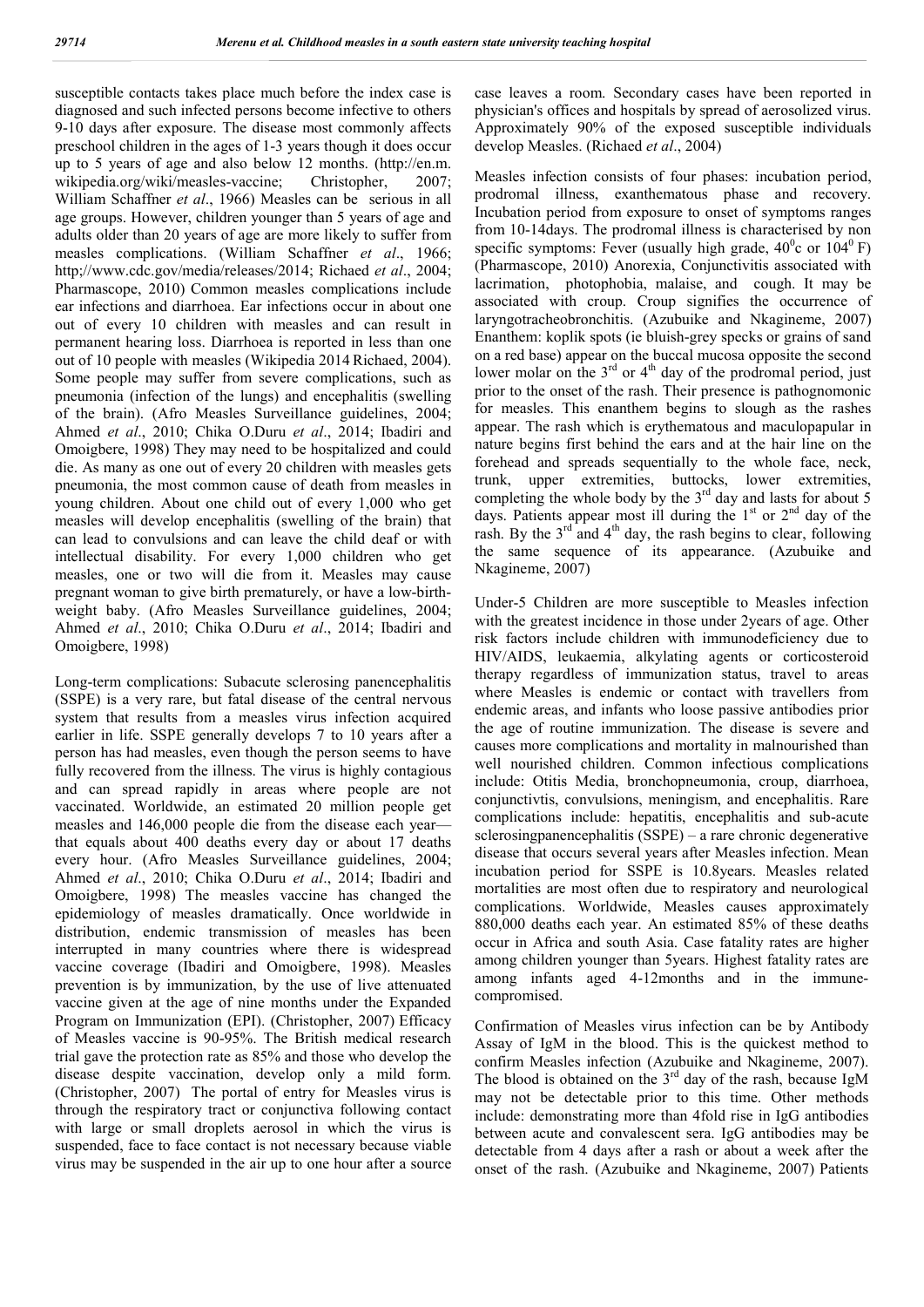with SSPE have unusually high titres of Measles antibody in their serum and CSF. Measles virus can be isolated from nasopharyngeal swabs. In immune-compromised patients, identification of Measles antigen by immunoflorescence may be the only method to confirm diagnosis because they may have poor antibody response that preclude serological confirmation of Measles. Diagnosis of Measles based on WHO clinical criteria include: high grade fever preceding the appearance of the rash by 2-4 days, a generalized erythematous maculopapular non-vesicular rash with one or more of the following: cough, conjunctivitis or coryza. (http://www.afro. WHO.int/index.php) Treatment of Measles infection is mainly supportive. Antibiotics may be administered if there is Otitis Media or bacterial pneumonia. Vitamin A supplementation for children aged 6-24months (100,000IU daily for 2days and on the day 14. 100,000IU is given to children weighing less than 8kg or less than 1 year of age. The use of Ribavirin is still in the experimental stages. (Azubuike and Nkagineme, 2007)

# **MATERIALS AND METHODS**

**Study area:** The study was conducted in Imo State University Teaching Hospital, in Orlu Local Government Area of Imo State in South Eastern Nigeria. It is a tertiary institution.

**Study population, sample size and sampling:** Sample frame was all children 0-18years who attended paediatrics clinic within the time frame. Out of this, all children who were diagnosed with measles within the reference period were enrolled (June 2009 to June 2014).

**Study design:** A retrospective cross sectional descriptive study

**Data collection:** Data was collected from the clinic records of all affected children within the specified time frame using a pro forma.

**Data analysis:** Data was analysed using computer software, SPSS 15.0 for windows (Inc., Chicago, USA, 2001). At a statistical significance level of 0.05.

**Ethical consideration:** Approval was obtained from the ethical committee of Imo State University Teaching Hospital, Orlu.

**Competing interests:** Authors have declared that there are no competing interests.

**Authors' contributions:** Merenu IA, Uwakwe K. and Diwe K designed the study. Merenu IA wrote the manuscript and all the authors read and approved the final version of the manuscript.

**Acknowledgement:** Special thanks to Okoro Chimaobi G. and Okeke Chinenye J. for data collection.

# **RESULTS**

Within the study period, 12,216 patients attended the paediatrics clinic. Of these, 115(0.9%) were diagnosed with measles infection. Table 1 (socio –demographic parameters) showed that the peak age for measles infection was in infancy30 (26.1%), 15(50%) of the total infants were less than 9 months old, the age group 37-42 had the lowest frequency 9(7 7%). Males made up  $80(69.6%)$  while females made up 35(30.5%) giving a female: male ratio of 1:2.3 and a P value  $\le$ 0.0001, Chi-square statistic (with Yates correction) =  $33.670$ , Odds ratio= 5.224, 95% Confidence Interval: 2.979 to 9.164. Most of the patients 112(97.4%) were Igbos; 108(94%) were rural dwellers while 7(6%) were urban dwellers Fisher's Exact Test showed, P value is < 0.0001, Odds ratio= 238.04, 95% Confidence Interval: 80.730 to 701.89(using the approximation of Woolf.) the difference between rural and urban dwellers was statistically significantly different.

Most of the parents of these children 50(43.5%) were farmers;  $28(24.5%)$  were housewives.  $60(52.1%)$  of these parents had only primary school education while 15(13.3%) had junior secondary and 15(13%) had no formal education. 109(94.8%) were Christians.

## **Socio - demographic data**

| Table 1. Age distribution of the patients (n= 115) |  |  |
|----------------------------------------------------|--|--|
|----------------------------------------------------|--|--|

| Variable Age (months) | Frequency | Percentage $(\% )$ |
|-----------------------|-----------|--------------------|
| $0-12$                | 30        | 26.1               |
| $13 - 24$             | 26        | 22.6               |
| 25-36                 | 25        | 22.0               |
| 37-48                 | 9         | 77                 |
| 49-60                 | 15        | 13.0               |
| >60                   | 10        | 8.6                |
| Total                 | 115       | 100                |

Sex female:male =1: 2.3

| Variable | Frequency | Percentage $(\% )$ |
|----------|-----------|--------------------|
| Male     | 80        | 69.6               |
| Female   | 35        | 30.4               |
| Total    | 115       | 100                |

| Variable | Frequency | Percentage $(\% )$ |
|----------|-----------|--------------------|
| Igbo     | 112       | 97 4               |
| Hausa    |           | 17                 |
| Yoruba   |           | 0.9                |
| Total    | 115       | 1 በበ               |

**Area of Residence urban to rural 1:15.4**

| Variable | Frequency | Percentage $(\% )$ |
|----------|-----------|--------------------|
| Rural    | 108       | 94.0               |
| Urban    |           | 6.0                |
| Total    | 115       | 100                |

#### **Occupational Status of Their Parents**

| Variables      | Frequency | Percentage $(\% )$ |
|----------------|-----------|--------------------|
| Civil servants | 20        | 17.3               |
| House wives    | 28        | 24.5               |
| Farmer         | 50        | 43.5               |
| Others         | 17        | 14.7               |
| Total          | 115       | 100                |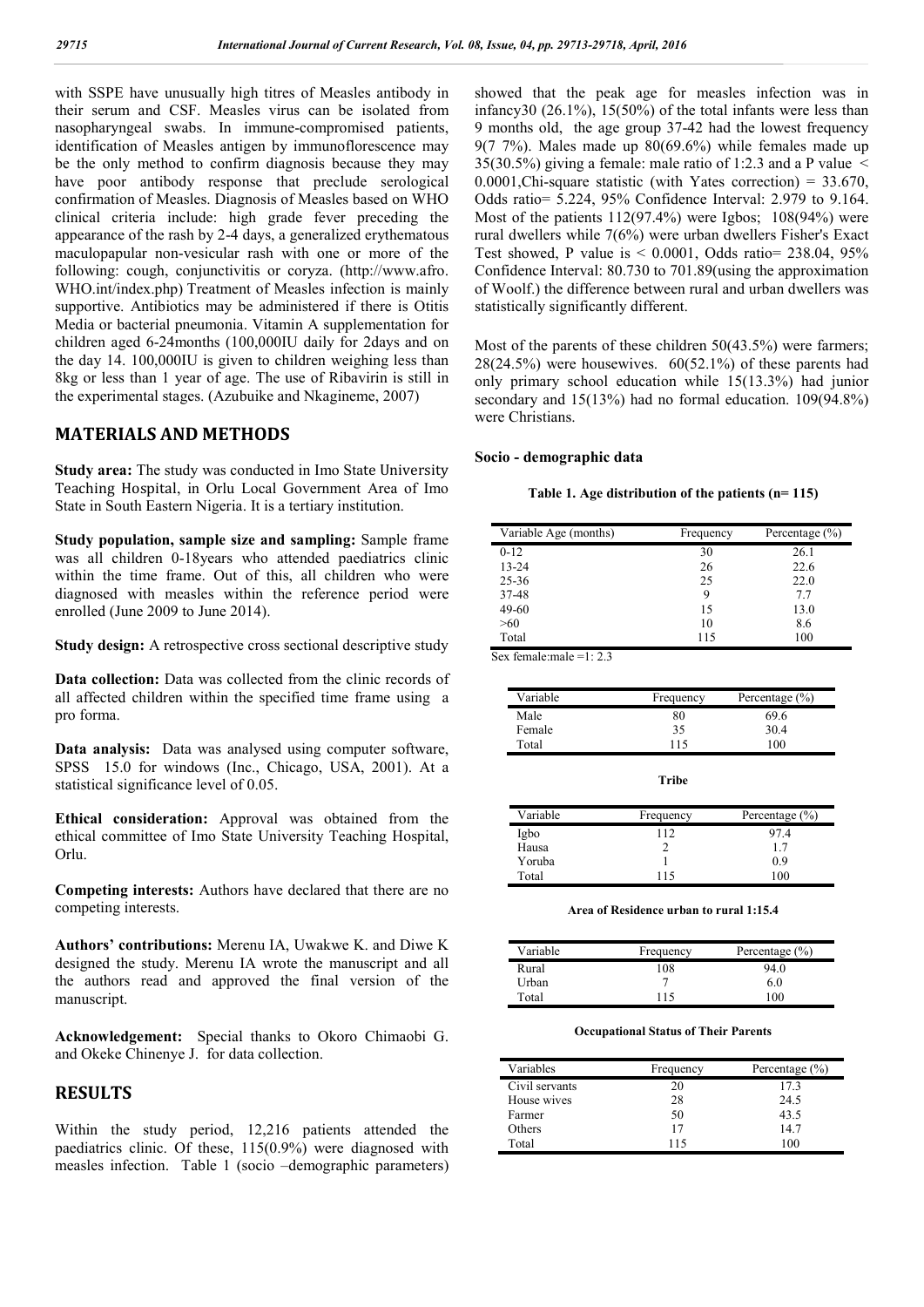#### **Level of education of their parents**

| Variable           | Frequency | Percentage $(\% )$ |
|--------------------|-----------|--------------------|
| No education       | 15        | 13.0               |
| Primary            | 60        | 52.1               |
| Junior secondary   | 20        | 17.3               |
| <b>WASSCE/SSCE</b> | 15        | 13.3               |
| Above secondary    |           | 4.3                |
| Total              | 115       | 100                |

#### **Religion of the patients**

| Variable     | Frequency | Percentage $(\% )$ |
|--------------|-----------|--------------------|
| Christianity | 109       | 94.8               |
| Islam        |           | 0.9                |
| Traditional  |           | 43                 |
| Total        | 115       | 100                |

Table 2 (clinical details) showed that all the 115 patients presented with both skin rash and fever; 100(87%) presented with cough; 52 (45.2%) presented with poor appetite and 30(26%) presented with weight loss.

#### **Clinical details**

#### **Table 2. Presenting complaints of the patients (n=115)**

| Variable       | Frequency | Percentage % |
|----------------|-----------|--------------|
| Skin rash      | 115       | 100.0        |
| Fever          | 115       | 100.0        |
| Cough          | 100       | 87.0         |
| Poor appetite  | 52        | 41.4         |
| Conjunctivitis | 48        | 45.2         |
| Weight loss    | 30        | 26.1         |

Table 3 showed that complications from the measles infection were bronchopneumonia 40(34,8%), Otitis media 32(28%), Protein-energy malnutrition 25(21.7%), Tonsillitis 15(13%) and blindness 3(2.6%).

**Table 3. Complications from the measles infection (n=115)**

| Variable         | Frequency | Percentage $(\% )$ |
|------------------|-----------|--------------------|
| Bronchopneumonia | 40        | 34.8               |
| Otitis media     | 32        | 28.0               |
| Protein-energy   | 25        | 21.7               |
| Tonsillitis      | 15        | 13.0               |
| <b>Blindness</b> |           | 2.6                |

Table 4 shows that the majority of the children 77(67.0%) had not received measles vaccine while 38(33%) had received the vaccine.

**Prevalence of measles infection in vaccinated and unvaccinated children**

|  | Table 4. Measles vaccinations status of the patients (N=115) |
|--|--------------------------------------------------------------|
|--|--------------------------------------------------------------|

| Variable      | Frequency | Percentage $(\% )$ |
|---------------|-----------|--------------------|
| Vaccinated    | 38        | 33.0               |
| Un-vaccinated | 77        | 67 0               |
| Total         | 115       | 100                |

Table 5 showed that the major reason given for failure to receive the vaccine was that the mother forgot 28(36.4%), child not due for immunization 21(27.3%), no vaccine at the health centre 14(18.2%) while 14(18.2%) had no excuses.

#### **Table 5. Reasons for lack of vaccination**

| Variable                        | Frequency | Percentage $(\% )$ |
|---------------------------------|-----------|--------------------|
| Mother forgot                   | 28        | 36.4               |
| Child not due for immunization  | 21        | 273                |
| No vaccine at the health center | 14        | 18.2               |
| No reason at all                | 14        | 18.1               |
| Total                           |           | 100                |

Table 6 showed that the children who died were aged 5months, 7months, 8months, 14 months and 24months respectively with a female to male:ratio of 1:2.5. None of the dead children had received the measles vaccines before the onset of the illness. All of them had complications which included bronchopneumonia 5(100%), otitis media 5(100%) and encephalitis 4 (80%) children.

## **Outcome of the measles cases**

## **Table 6. Admission Status and outcome**

|                                   | Frequency | Percentage $(\% )$ |
|-----------------------------------|-----------|--------------------|
| Admitted patients                 | 80        | 69.6               |
| Out-patients                      | 35        | 30.4               |
| Discharged                        | 55        | 68.8               |
| Discharged Against medical advice | 20        | 25.0               |
| Dead                              |           | 6.3                |

Table 7 shows that of the 80 children who were admitted, 5 died with a case fatality of 6.3% The children who died were aged 5months, 7months, 8months, 14 months of 24months respectively with a female to male : ratio of 1:2.5. None of the dead children had received the measles vaccines before the onset of the illness.

#### **Table 7. Case fatality of measles infection**

| Variable | Frequency | Percentage $(\% )$ |
|----------|-----------|--------------------|
| Dead     |           |                    |

Mortality was associated with bronchopneumonia, Otitis media, encephalitis and age under 2years.

# **DISCUSSION**

Of all the patients who presented at the paediatrics clinic of Imo State University Teaching Hospital Orlu, within the specified 60 month period, 0.9% had measles. A similar study conducted in Bayelsa state, (Chika O.Duru *et al*., 2014) Benin city, (Ibadiri and Omoigbere, 1998) and national hospital Abuja (Ahmed et al., 2010) showed that measles infection constituted 2.0%, 2.3% and 2.0% of clinic attendance respectively; this is much higher than the 0.9% in this study. This lower prevalence of measles in this study may be due to the higher cost of services at the Teaching Hospital, also as the hospital serves as a referral centre, most cases would be seen at health centres. The poor orthodox health care seeking behaviour of some mothers, and their preference for alternative medical treatment thus leading to under reporting could also be a cause. (Status report on progress towards measles and rubella elimination, 2012) It may also be due to better uptake of measles vaccination in Orlu than in these other study areas. The age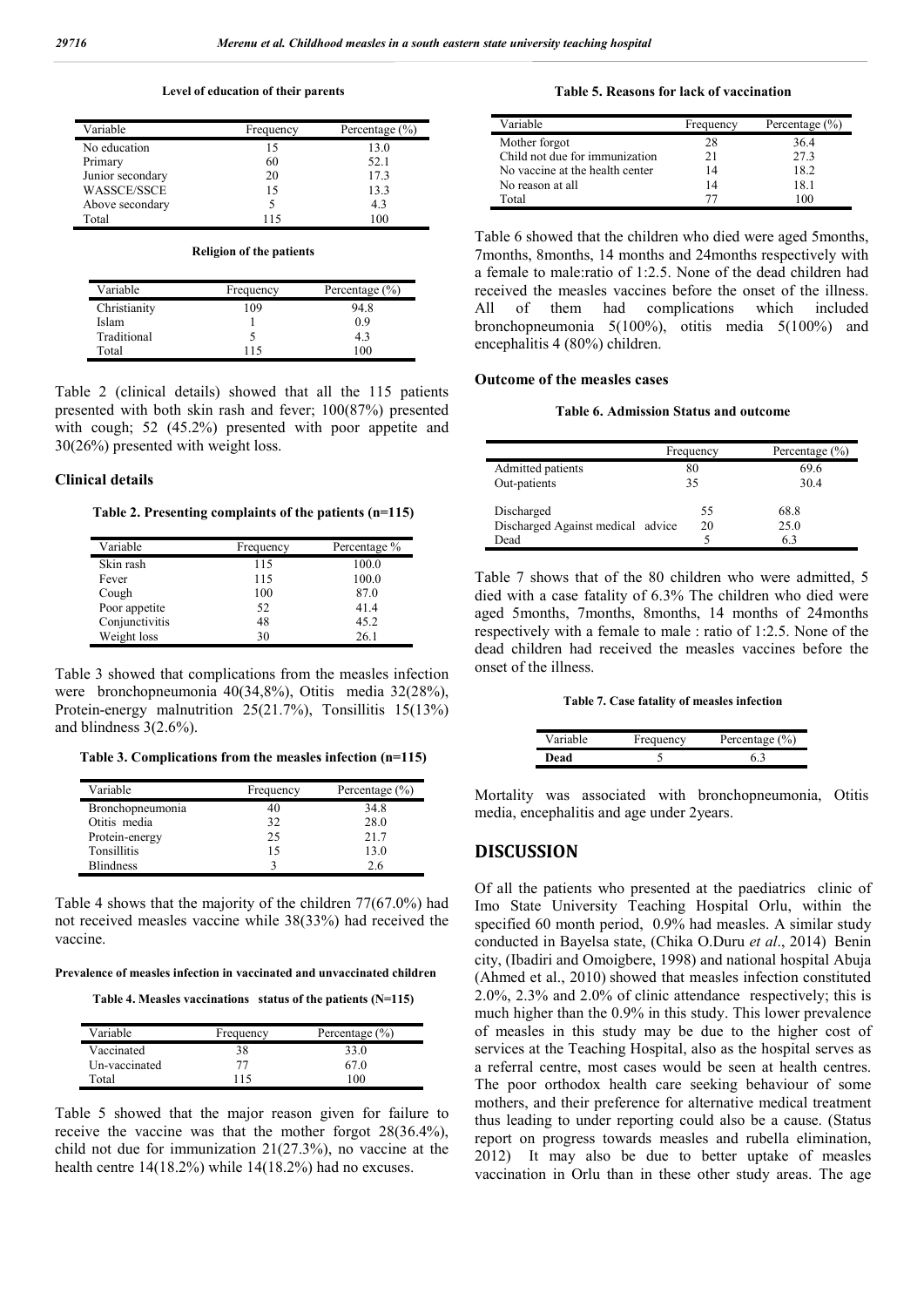range with the highest prevalence rate was 0-12 months (2.5 per 1000). The peak age of presentation was in infancy with over 50% of the affected infants aged less than 9 months. This agrees with the findings from a study conducted in Bayelsa. (Chika O.Duru *et al*., 2014) Calabar (Etuk *et al*., 2003) in Ibadan. (Fetuga *et al*., 2007) This early presentation of measles has been attributed to rapid decline in maternally acquired antibodies which some authors reported was due to the presence of infections and malnutrition in the mothers. (Fetuga *et al*., 2007) With the introduction of measles vaccine in 1963, children born to vaccinated mothers have been noted to have lower antibodies than those of mothers who had the natural infection. (Danet and Fermon, 2013) Other studies have documented a decreased placental transfer of maternal antibodies in relation to prematurity, HIV and malaria which are all endemic problems in Nigeria (Caceres *et al*., 2000) A study showed that 58% of Nigerian infants lost their maternal antibodies by the 4th month and 97% between 6th and 9th month. (Oyedele *et al*., 2005)

In this study, 80 (69.6%) of the children were male and 35 (30.4%) were female which showed that the male children were more prone to measles infection than the females. This may stem from some fundamental vulnerabilities of boys, according to a new study by Reuters. (Reuters: Basic biology may explain higher death rates for boys, 2013) Majority of the patients, 108  $(94.0\%)$  were resident in the rural area, with only 7  $(6.1\%)$  in urban area. There has been no established reason for this but it could be that parents in the rural area have poor health seeking behaviour. In the present study, measles infection was observed in 38 (33.0%) of the children who had been previously vaccinated against measles. This is at variance with reports from other studies (Chika O.Duru *et al*., 2014; Ibadiri and Omoigbere, 1998) of 18.8% and 17.4% respectively. The occurrence of measles in vaccinated children may be due to ineffective vaccine, poor host immunity, wrong technique of vaccination or a different strain of measles virus which means the same vaccine may not offer full protection. (Nnebe – Agumadu, 2005) Vaccine failures can be due to inactivation of the vaccines by improper storage and handling or due to neutralization by maternal antibodies, studies have shown that measles in previously vaccinated children runs a milder course. (Caceres *et al*., 2000) This maybe because previously vaccinated children had partial immunity to measles infection which though not enough to prevent the disease was enough to modify its severity. In this study, complications were less in the previously vaccinated children which supports this finding and stress the importance of strengthening the routine measles immunization services in Nigeria. In this study, majority (67.0%) of the children had not received the measles vaccine before the onset of illness with the reason that the mother forgot being the major reason for failure of vaccination followed by the reason that the child was not due for immunization. In a study conducted in Bayelsa state (Chika O.Duru *et al*., 2014), the majority of the children had not received the vaccine before the onset of the illness with the lack of vaccine and/or no health care worker at the health centres being the major reason for failure of vaccination. This calls for the urgent need for training of health workers in the skills needed for vaccination and health education of parents at community level to reduce the risks of missed opportunity for

vaccination. Bronchopneumonia (34.8%) was the commonest complication and was also an important cause of mortality in this study. This was followed by otitis media (28.0%), and blindness (2.6%) which was the least common complication. A similar pattern was observed by Duru *et al* in Bayelsa state. (Chika O.Duru *et al*., 2014)

A case fatality of 4.3% was reported in the present study with all the children who died being less than 2years old. This was contrary to the case fatality rates from other Nigerian based studies, (Asindi and Ani, 1984; Chika O.Duru *et al*., 2014; Osinusi and Oyedeji, 1986) ranging from 2.8%, 3.8% and up to 34% Reasons for the low mortality in this study could be due to the fact that most of the admitted children were well nourished, so had higher immune status to fight the disease than those who were malnourished. This is in accord with reports from another Nigerian author who attributed the increased mortality from measles to a decline in nutritional and socioeconomic status of Nigerian children. (Fetuga *et al*., 2007; Danet and Fermon, 2013)

# **Conclusion**

Case fatality of measles was associated with complications of bronchopneumonia, otitis media blindness and malnutrition and amongst children below 2years of age and those whose parents were of low socioeconomic status.

## **Recommendation**

Immunization remains the most cost effective tool for reducing childhood morbidity occurring from vaccine preventable diseases. It is recommended that continuous surveillance be in place to identify and review reasons for disease burden despite presence of a safe and effective vaccine. Continuous health education of parents and guardians on the need for vaccination to reduce missed opportunities for immunisation and increase their health seeking behaviour. If possible, appointments should be given on market days to help the mothers remember. Training and retraining of health care workers on prevention and management of measles and other vaccine preventable diseases. They should also be educated on proper administration of vaccine to reduce the risk of vaccine failure and occurrence of the disease in "vaccinated" children. A revision of the administration of measles vaccine in Nigeria EPI to an early 3 dose schedule in infancy will be more effective. One dose at 6 months, 9 months and a booster dose later is advocated. The government should endeavour to maintain the cold chain for vaccine storage. This would ensure the effectiveness of the vaccines

# **REFERENCES**

- Afro Measles Surveillance guidelines, 2004. Available online @ http://www.afro.WHO.int/index.php.
- Ahmed P.A, I B Babaniyi, AT Otuneye, 2010. Review of childhood measles admission at national hospital, Abuja, *Nigerian Journal of Clinical Practice*, Dec. Vol.13(4); 413-416